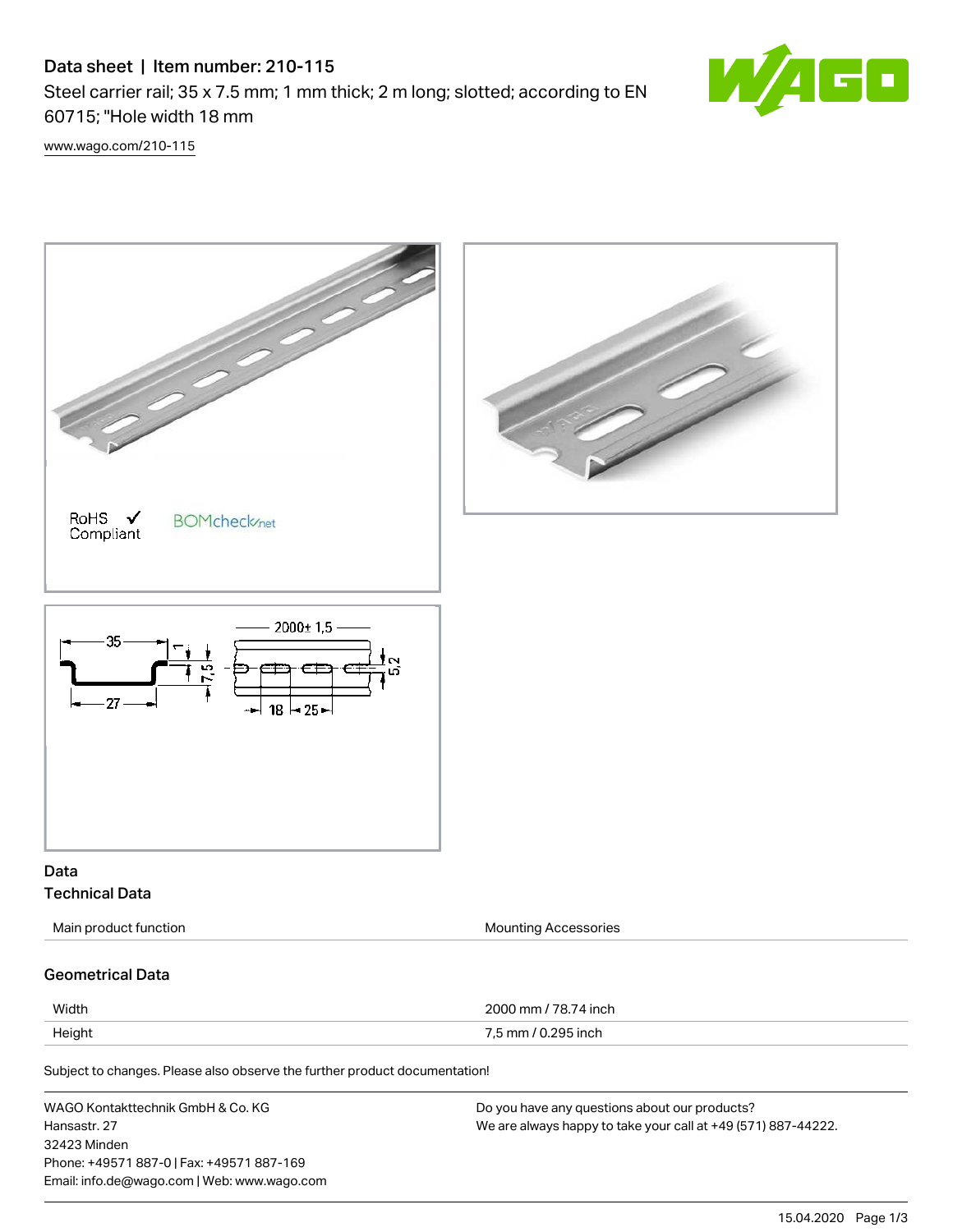[www.wago.com/210-115](http://www.wago.com/210-115)



| Depth                | 35 mm / 1.378 inch |
|----------------------|--------------------|
|                      |                    |
| <b>Material Data</b> |                    |

#### $\mu$  . The Weight field of the contract of the contract of the contract of the contract of the contract of the contract of the contract of the contract of the contract of the contract of the contract of the contract of th

#### Commercial data

| Product Group      | 2 (Terminal Block Accessories) |
|--------------------|--------------------------------|
| Packaging type     | <b>BOX</b>                     |
| Country of origin  | IT                             |
| <b>GTIN</b>        | 4045454846268                  |
| Customs Tariff No. | 72169180000                    |

### **Counterpart**

### Compatible products

Phone: +49571 887-0 | Fax: +49571 887-169 Email: info.de@wago.com | Web: www.wago.com

#### assembling

|                                                                   | Item no.: 209-137<br>Mounting adapter; can be used as end plate; 6.5 mm wide; gray           | www.wago.com/209-137                                                                                           |  |  |
|-------------------------------------------------------------------|----------------------------------------------------------------------------------------------|----------------------------------------------------------------------------------------------------------------|--|--|
|                                                                   | Item no.: 210-148<br>Angled support bracket; without screw                                   | www.wago.com/210-148                                                                                           |  |  |
|                                                                   | Item no.: 210-149<br>Screw M 5 x 8; for angled support bracket                               | www.wago.com/210-149                                                                                           |  |  |
|                                                                   | Item no.: 249-116<br>Screwless end stop; 6 mm wide; for DIN-rail 35 x 15 and 35 x 7.5; gray  | www.wago.com/249-116                                                                                           |  |  |
|                                                                   | Item no.: 249-117<br>Screwless end stop; 10 mm wide; for DIN-rail 35 x 15 and 35 x 7.5; gray | www.wago.com/249-117                                                                                           |  |  |
|                                                                   | Item no.: 249-197<br>Screwless end stop; 14 mm wide; for DIN-rail 35 x 15 and 35 x 7.5; gray | www.wago.com/249-197                                                                                           |  |  |
| <b>General accessories</b>                                        |                                                                                              |                                                                                                                |  |  |
|                                                                   | Item no.: 209-109<br>Edge guards; for DIN 35 rail (7.5 mm high); gray                        | www.wago.com/209-109                                                                                           |  |  |
| Marking accessories                                               |                                                                                              |                                                                                                                |  |  |
|                                                                   | Item no.: 210-708<br>Labels; for TP printers; 9.5 x 25 mm; white                             | www.wago.com/210-708                                                                                           |  |  |
|                                                                   | Subject to changes. Please also observe the further product documentation!                   |                                                                                                                |  |  |
| WAGO Kontakttechnik GmbH & Co. KG<br>Hansastr, 27<br>32423 Minden |                                                                                              | Do you have any questions about our products?<br>We are always happy to take your call at +49 (571) 887-44222. |  |  |